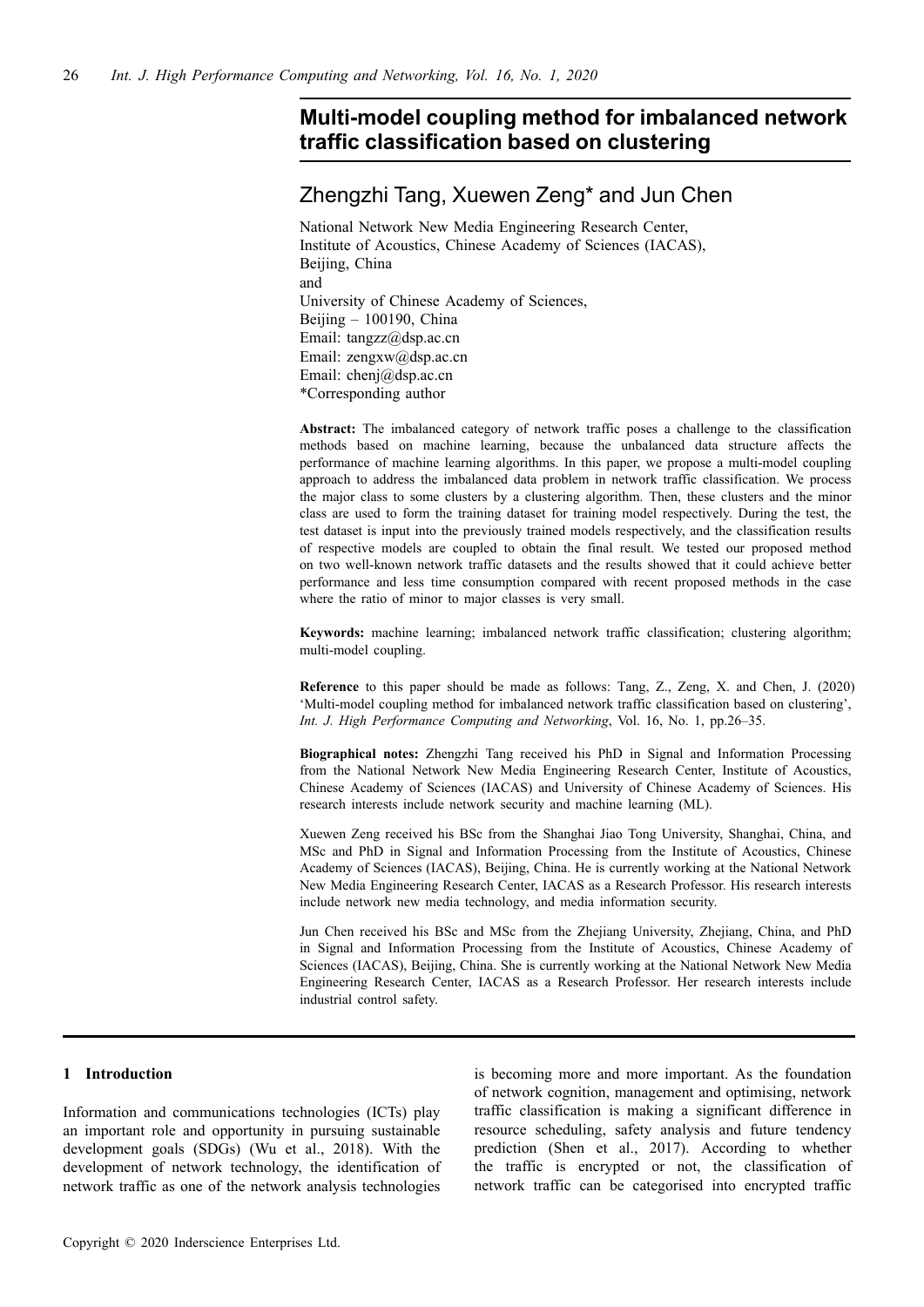classification and non-encrypted traffic classification. The research on non-encrypted traffic classification is earlier and the technology is mature. However, the research on encrypted traffic classification starts late, and it becomes an active and hot research area because of its challenges.

The methods of network traffic identification are becoming more mature and practical. As shown in Table 1, the classification accuracy of each method has certain differences, and the machine learning method has the characteristics of real-time and high accuracy, which has been widely studied. However, one of the challenging problems in applying machine learning techniques for network traffic classification is the imbalanced proportion of protocols or applications in network traffic. These methods shown in Table 1 all ignore the actual situation that the amount of traffic in some applications or protocols is much higher than the amount of traffic in other applications or protocols in the network during the research process. Currently, the research on network traffic classification mainly focuses on extracting distinguishing features effectively and the performance optimisation of the classifier. And the imbalanced class of the real network traffic has a great impact on the identification result, which will cause the minor class to be misidentified into other class and lead its identification accurate to be low in the actual engineering application.

In the network traffic classification, if only the problem of identifying encrypted traffic is considered, an obvious case of class-imbalanced traffic is the amount of encrypted traffic and non-encrypted traffic. A large amount of traffic generated by various applications and protocols is full of networks, but the proportion of encrypted traffic is generally much smaller than the unencrypted traffic. However, there are few researches on examining the effect of the methods for addressing imbalanced data (Vu et al., 2016, 2017). Vu et al. (2016), presented a thorough analysis of the impact of various techniques, such as random under sampling (RUS), random over sampling (ROS), synthetic minority over-sampling technique (SMOTE) and so on, for handling imbalanced data when machine learning approaches are applied to identifying encrypted traffic. The results showed that some techniques for addressing imbalanced data can help machine learning algorithms to achieve better performance. Vu et al. (2017), a recent proposed deep network for unsupervised learning called auxiliary classifier generative adversarial network (AC-GAN) to generate synthesised data samples for balancing between the minor and the major classes. The results showed that their proposed method achieved better performance compared with recent proposed methods, such as SMOTE-SVM and BalanceCascade, for handling imbalanced data problem in network traffic classification. However, AC-GAN is not easy to train and has large time consumption. Moreover, the ratio of the minor to major classes is very small, and the data generated by AC-GAN is much larger than the original data, making the original data less effective in training, which is not reasonable.

In this paper, we propose an application for coupling multiple machine learning models to address imbalanced data problem in network traffic classification. The major class is pre-processed by a clustering algorithm, and then multiple models are trained. Finally, the classification results of multiple models are coupled to obtain the final result. The experimental results show that the multi-model coupling approach can help classification algorithms to achieve better performance in class-imbalanced network traffic classification in the case where the ratio of minor to major classes is very small. The main contributions of this paper are as follows:

- We propose a multi-model coupling approach to address imbalanced data problem. The proposed method avoids changes in the amount of data brought about by the oversampling process of generating the samples and the under-sampling process of removing the samples.
- Several clusters acquired by major class through a cluster algorithm are combined with the minor class to train respectively, and finally the classification results of all the trained models are coupled to obtain the final classification result.
- *•* We carry out many experiments to evaluate the performance of proposed multi-model coupling method. Its performance outperforms the state-of-the-art imbalanced process techniques in the case where the ratio of minor to major classes is very small.

The rest of this paper is organised as follows. Section 2 puts forward a summary of recent related work. Section 3 researches the impact of class imbalance on each classification algorithm. Section 4 displays the multi-model coupling approach. Section 5 presents the experimental results for the multi-model coupling approach on the given public datasets. Finally, Section 6 concludes the work and analyses possible future studies.

## **2 Related work**

According to the work of Khater and Overill (2016) and Pan et al. (2016), we have summarised the methods used in current traffic classification as shown in Table 1.

It can be seen from the Table 1 that different methods are specific to the different traffic characteristics and these approaches can be categorised into six main categories as follows:

1 Port-based approach (Dainotti et al., 2012). It extracts the port number which is assumed to be associated with a particular application from the TCP/UDP headers of the packets.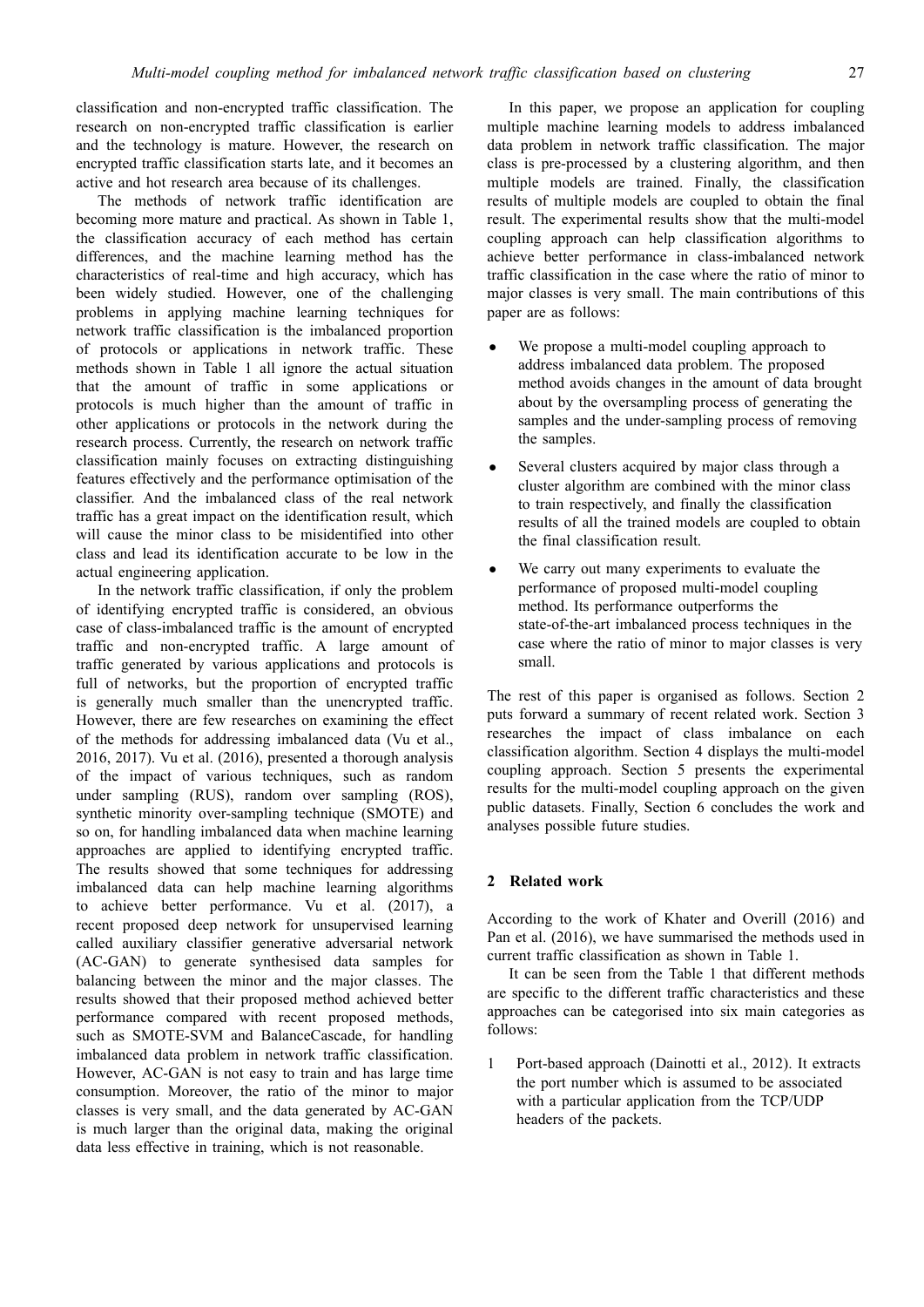**Table 1** The summary of traffic classification methods

| <b>Methods</b>                         | Inspection content       | <i>Encryption or not</i> | Classification accuracy<br>(high > medium > low) |
|----------------------------------------|--------------------------|--------------------------|--------------------------------------------------|
| Port-based                             | Port number              | Non-encryption           | Past high, but now low                           |
| Payload inspection                     | Payload                  | Both                     | High (encryption only for HTTPS)                 |
| <b>Behaviours</b>                      | Host behaviours          | <b>Both</b>              | Medium                                           |
| Machine learning                       | Flow statistics features | <b>Both</b>              | High                                             |
| Payload randomisation and distribution | Partial payload          | Encryption               | Medium                                           |
| Hybrid approach                        | Many features            | Encryption               | High                                             |

- 2 Payload inspection approach (Finsterbusch et al., 2014). It uses rule matching (such as regular expressions) or other methods to analyse the application layer payload of packets.
- 3 Behaviours-based approach (Karagiannis et al., 2005). It builds an interaction graphs model from the perspective of application level layer interaction behaviours among hosts and then analyse such interaction graphs with graph theory techniques.
- 4 Machine learning approach (Perera et al., 2017; Singh et al., 2016; Chen et al., 2017; Lopez-Martin et al., 2017). Machine learning approaches, including traditional machine learning and deep learning, are currently the most studied. With the widespread use of GPU and the development of specialised artificial intelligence (AI) chips, machine learning methods have become very efficient.
- 5 Payload randomisation and distribution (Khakpour and Liu, 2013; Zhao et al., 2013). According to the characteristics of the network application traffic is not completely encrypted, and the traffic can be identified by the randomness of same characteristic fields carried by each packet.
- 6 Hybrid approach (Sun et al., 2010). By combining multiple algorithms, a better identification accuracy can be achieved.

Rare events are difficult to detect because of their infrequency and casualness. Moreover, misclassifying rare events can result in heavy costs. Classifying imbalanced data significantly challenges traditional classification models, such as Gaussian Naive Bayes (GNB), support vector machines (SVMs), etc. (Guo et al., 2017). In the work of Guo et al. (2017), studied a total of 527 papers on the classification of imbalanced data from 2006 to 2016. The research areas covered mainly include chemical, biomedical engineering, financial management, information technology and so on. The authors give an overview of the state-of-the-art imbalanced learning techniques. In this section, we will discuss the classification technologies of class-imbalanced network traffic more detail from two perspectives.

## *2.1 Basic strategies for dealing with imbalanced learning*

Two basic strategies for addressing imbalanced learning are introduced, which are, pre-processing and cost-sensitive learning. Pre-processing approaches include resampling methods conducted in the sample space and feature selection methods that optimise the feature space. Vu et al. (2016), studied the effects of commonly resampling techniques, such as RUS, ROS, SMOTE and so on, in dealing with imbalanced encrypted traffic classification. The results show that some resampling techniques are effective and stable for addressing imbalanced encrypted traffic classification. Shen et al. (2017) and Ding (2016), solve the class imbalance problem by feature selection and extraction, including the re-generation of integrated feature subset or re-extraction of feature sets combined with sampling methods. The final experimental results verify the effectiveness of these methods. Chen et al. (2017), used SVM cost-sensitive (SVMCS) and other class imbalance classification methods to study the imbalanced mobile malware traffic identification problem. After comparing the performance, advantages and disadvantages of each method, the authors proposed their own solution.

## *2.2 Classification algorithms for imbalanced learning*

Imbalanced learning attempts to build a classification algorithm that can provide a better solution for class imbalance problems than traditional classifiers such as SVM, KNN, decision trees (DTs) and neural networks. Two methods for solving imbalanced learning problems have been reported in the literature: ensemble methods and algorithmic classifier modifications. Ding (2015), proposed a network traffic classification method based on rotation forest. In their method, PCA was used for feature reduction and C4.5 algorithm was used to train base classifier. The experimental results show that their method has higher accuracy and stronger generalisation ability compared with C4.5 and Bagging algorithm, and is more suitable for imbalanced network traffic classification.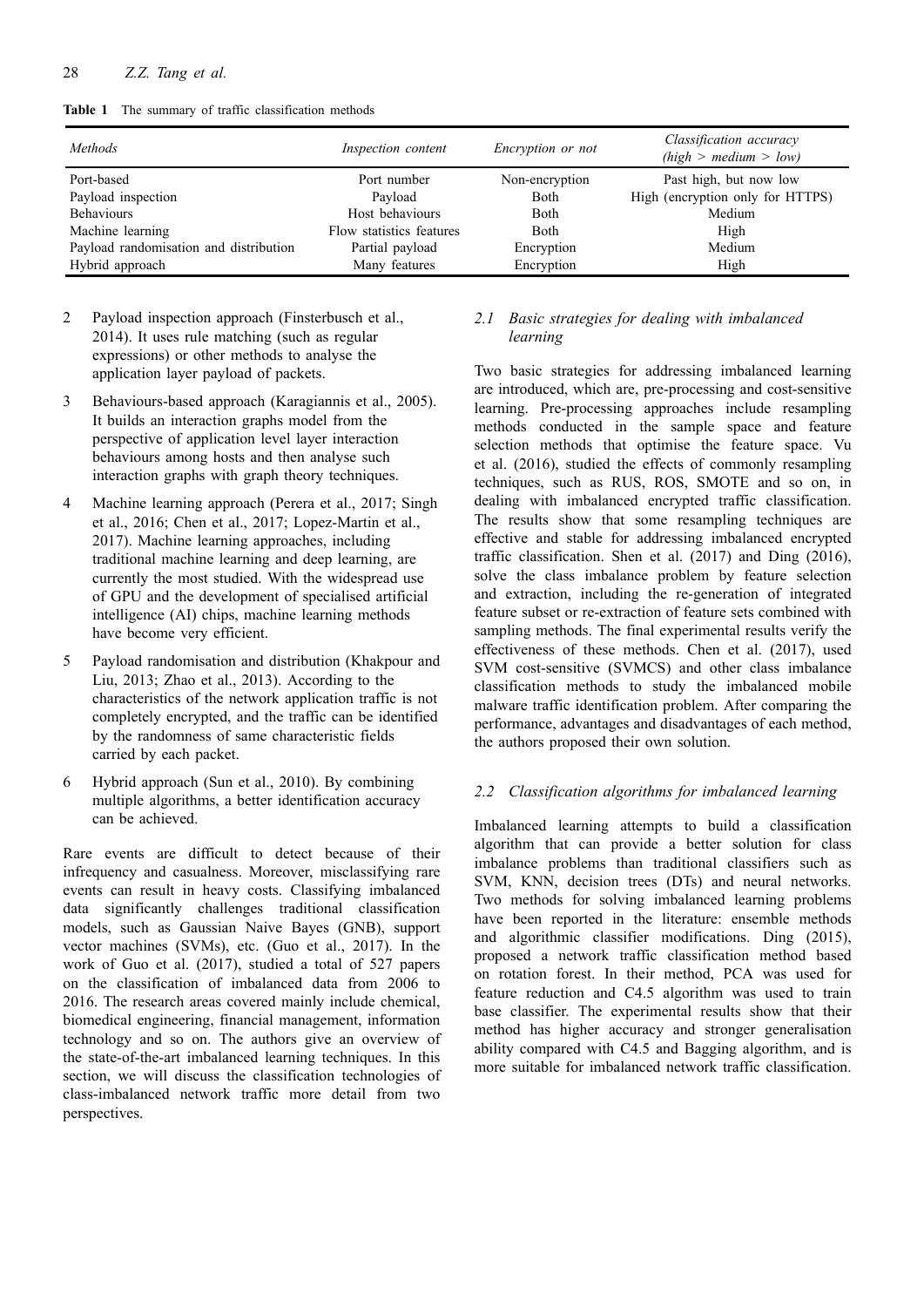Wu et al. (2014), proposed an optimised distancebased nearest neighbour (ODNN), which has the capability of improving the classification performance of imbalanced traffic data. They analysed the proposed ODNN approach and its performance benefit from both theoretical and empirical perspectives. The results show that the performance of minor class can be improved significantly even only with small number of training data and the performance of major class remains stable.

According to the above comprehensive introduction, these improved methods have achieved good results in solving imbalanced data classification. But these methods still cannot avoid the shortcomings that exist. The resampling method has the problem of changing the original data information, and the ideal improvement effect is not obtained when the imbalance ratio is too small. The practice of changing the classification algorithm has the disadvantage that the algorithm design is complicated and may be data-oriented. In view of the shortcomings of the above methods, we propose a multi-model coupling method based on a clustering algorithm. The advantage of our method is that it is simple to implement and does not change the original data information.

## **3 Impact of class imbalance on classification algorithms**

Because of the difference in principle of each classification algorithm, they will lead to great differences in the classification performance of imbalanced datasets. In this section, we carried out an experiment for the performances of some common machine learning classification algorithms, such as GNB, SVMs, DTs, random forests (RF), and gradient boosting decision tree (GBDT), on the imbalanced NIMS dataset (Alshammari and Zincir-Heywood, 2010).

**Figure 1** The impact of class imbalance traffic on classification algorithms



The packets of NIMS dataset were collected from the internal network of Dalhousie University Computing and

Information Services Centre (UCIS) in 2007. A statistical analysis of the NIMS dataset revealed that it has a total of 14,681 encrypted flows and 699,170 unencrypted flows, and the imbalanced ratio of encrypted to unencrypted flows is approximately 0.021. Therefore, the NIMS dataset can be considered as an serious imbalanced dataset. The performance metrics includes accuracy score (AC), F1 score and AUC score (Vu et al., 2017). These performance metrics are explained in detail in Subsection 5.2.

As seen from Figure 1, except for GNB and SVM classification algorithms, other classification algorithms perform well on imbalanced NIMS dataset. In view of SVM and GNB algorithms having poor adaptability to imbalanced data, so we use these two algorithms to verify that whether our proposed algorithm for imbalanced data pre-process outperforms the state-of-the-art pre-process techniques in the follow-up experiments. Herein, a briefly introduction of GNB and SVM is given (Supervised Learning, http://sklearn.apachecn.org/).

## *3.1 Gaussian Naive Bayes*

Naive Bayes methods (Supervised Learning, http://sklearn.apachecn.org/) are a set of supervised learning algorithms based on applying Bayes' theorem with the 'naive' assumption of conditional independence between every pair of features given the value of the class variable. Bayes' theorem states the following relationship, given class variable  $y$  and dependent feature vector  $x_1$  through *xn*:

$$
P(y|x_1,...,x_n) = \frac{P(y)P(x_1,...,x_n|y)}{P(x_1,...,x_n)}
$$
(1)

Since  $P(x_1, ..., x_n)$  is constant given the input, we can use the following classification rule:

$$
P(y|x_1, ..., x_n) \propto P(y) \prod_{i=1}^n P(x_i|y)
$$
 (2)

$$
\hat{y} = \underset{y}{\arg \max} P(y) \prod_{i=1}^{n} P(x_i | y)
$$
\n(3)

and we can use maximum a posteriori (MAP) estimation to estimate  $P(y)$  and  $P(x_i|y)$ ; the former is then the relative frequency of class *y* in the training set. The different naive Bayes classifiers differ mainly by the assumptions they make regarding the distribution of  $P(x_i|y)$ . The GNB algorithm for classification that is the likelihood of the features is assumed to be Gaussian:

$$
P(x_i|y) = \frac{1}{\sqrt{2\pi\sigma_y^2}} \exp\left(-\frac{(x_i - \mu_y)^2}{2\sigma_y^2}\right)
$$
 (4)

The parameters  $\sigma_y$  and  $\mu_y$  are estimated using maximum likelihood.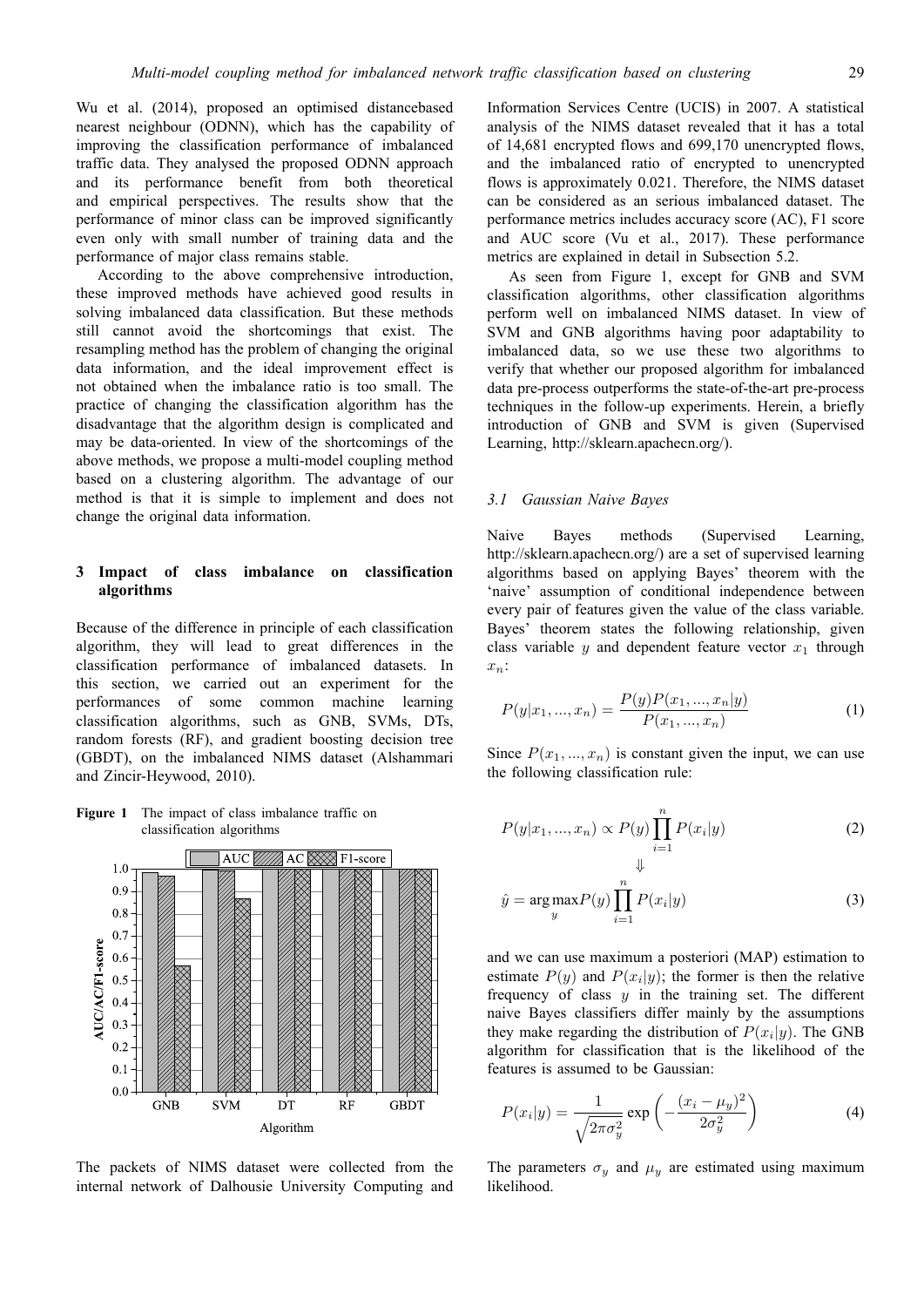#### *3.2 Support vector machine*

A SVM constructs a hyper-plane or set of hyper-planes in a high or infinite dimensional space, which can be used for classification, regression or other tasks. Only the binary SVM is briefly introduced here. Given training vectors  $x_i \in$  $\mathbb{R}^p$ ,  $i = 1, ..., n$ , in two classes, and a vector  $y \in \{-1, 1\}^n$ , SVM solves the following primal problem (Supervised Learning, http://sklearn.apachecn.org/):

$$
\min_{\omega, b, \xi} \frac{1}{2} \omega^T \omega + C \sum_{i=1}^n \xi_i
$$
\nsubject to\n
$$
y_i(\omega^T \phi(x_i) + b) \ge 1 - \xi_i, \xi_i > 0, i = 1, ..., n
$$
\n(5)

Its dual is:

$$
\min_{\alpha} \frac{1}{2} \alpha^T Q \alpha - e^T \alpha
$$
  
subject to  

$$
y^T \alpha = 0, 0 \le \alpha_i \le C, i = 1, ..., n
$$
 (6)

where *e* is the vector of all ones,  $C > 0$  is the upper bound, *Q* is an *n* by *n* positive semidefinite matrix,  $Q_{ij} \equiv y_i y_j K(x_i, x_j)$ , where  $K(x_j, x_i) = \phi(x_i)^T \phi(x_j)$  is the kernel. Here training vectors are implicitly mapped into a higher (maybe infinite) dimensional space by the function *ϕ*. The decision function is:

$$
\operatorname{sgn}\left(\sum_{i=1}^{n} y_i \alpha_i K(x_i, x) + \rho\right) \tag{7}
$$

Herein, the kernel function is radial basis function (RBF):  $\exp(-\gamma \|x - x'\|^2)$ .  $\gamma$  is specified by keyword gamma, must be greater than 0.

#### **4 The multi-model coupling method**

This section presents the proposed multi-model coupling method based on a clustering algorithm in details. In Algorithm 1, it can be seen that the entire multi-model coupling method can be divided into two phases. During the training phase, the input training dataset was categorised into minor class and major class. Herein, the minor class is encrypted traffic and major class is non-encrypted traffic. Then the major class was processed by a cluster algorithm to be categorised into some clusters. Finally, each cluster in *major clusters* is combined with the minor class to form the training dataset for training machine learning model, and the corresponding different trained models were acquired. Since the training of multiple models can be processed in parallel, it is foreseeable that our algorithm has great advantages in training time. During the test phase, the test dataset was input into the previously trained models respectively, and the identification results of the respective models are coupled to obtain the final identification result.

Herein, the coupling method is elaborated in details. We assume that the results of test dataset on all trained models are  ${result_1, ..., result_N}$   $(result_i$  here means accuracy). And all  $result_i$  satisfy  $result_1 \geq result_2 \geq$  $, ..., \geq result_N$ , if they are not satisfied, they need to be processed in descending order. We also assume that the computed probabilities of possible outcomes for samples in test dataset are  $\{P_i(p_{-1}(j), p_1(j)), i = 1, ..., N, j = 1\}$ 1*, ..., m}*, *m* is the number of test samples and the order of  $P_i$  is corresponding to the above  $result_i$ . Herein,  $p_{-1}(j)$ indicates the probability that the prediction label is  $-1$ ,  $p_1(j)$  indicates the probability that the prediction label is 1. If  $p_{-1}(j) > p_1(j)$ , it indicates that the prediction label of the  $j<sup>th</sup>$  sample is  $-1$ , otherwise it is 1. Assuming that the probability of the  $j<sup>th</sup>$  sample label after coupling is  $P_{coupling}(j)$ .

$$
P_{coupling}(j) = \alpha_1 P_1 + \alpha_2 P_2 + \dots + \alpha_N P_N
$$
  
=  $\alpha_1 P_1(p_{-1}(j), p_1(j))$   
+  $\alpha_2 P_2(p_{-1}(j), p_1(j))$   
+  $\dots + \alpha_N P_N(p_{-1}(j), p_1(j))$   
=  $P_1(\alpha_1 p_{-1}(j), \alpha_1 p_1(j))$   
+  $P_2(\alpha_2 p_{-1}(j), \alpha_2 p_1(j))$   
+  $\dots + P_N(\alpha_N p_{-1}(j), \alpha_N p_1(j))$   
=  $P(\alpha_1 p_{-1}(j) + \dots$   
+  $\alpha_N p_{-1}(j), \alpha_1 p_1(j))$   
+  $\dots + \alpha_N p_1(j)$  (8)

where  $\alpha_i$  is a weight coefficient whose magnitude is proportional to the accuracy *result<sup>i</sup>* corresponding to *P<sup>i</sup>* . The greater  $result_i$  is, the larger  $\alpha_i$  is.

#### **Algorithm 1** Multi-model coupling

1: Begin to train

- 2: Input the training dataset, initialise  $i = 0$ .
- 3: Training dataset was categorised into *minor class* and *major class*.
- 4:  $major\_clusters \Leftarrow cluster (major\_class)$ .
- 5: **for** *cluster* in *major clusters* **do**
- 6: model(*i*)  $\Leftarrow$  combine *cluster* with *minor\_class* to train 7:  $i = i + 1$
- $i = i + 1$
- 8: **end for**
- 9: End
- 10: Begin to test
- 11: Input the test dataset.
- 12:  $N \Leftarrow$  get the number of trained model.
- 13: **for**  $j = 1$  *to*  $N$  **do**
- 14:  $result(j) = model<sub>j</sub>(test dataset)$
- 15: **end for**
- 16: *F inal result* = Coupling(*result*)
- 17: End

After coupling, the range of output values from the output layer is uncertain, it is difficult for us to visually judge the meaning of these values. On the other hand, since the actual label has discrete values, the error between these discrete values and the output values from an uncertain range is difficult to measure. We could try forcing the outputs to correspond to probabilities by softmax. The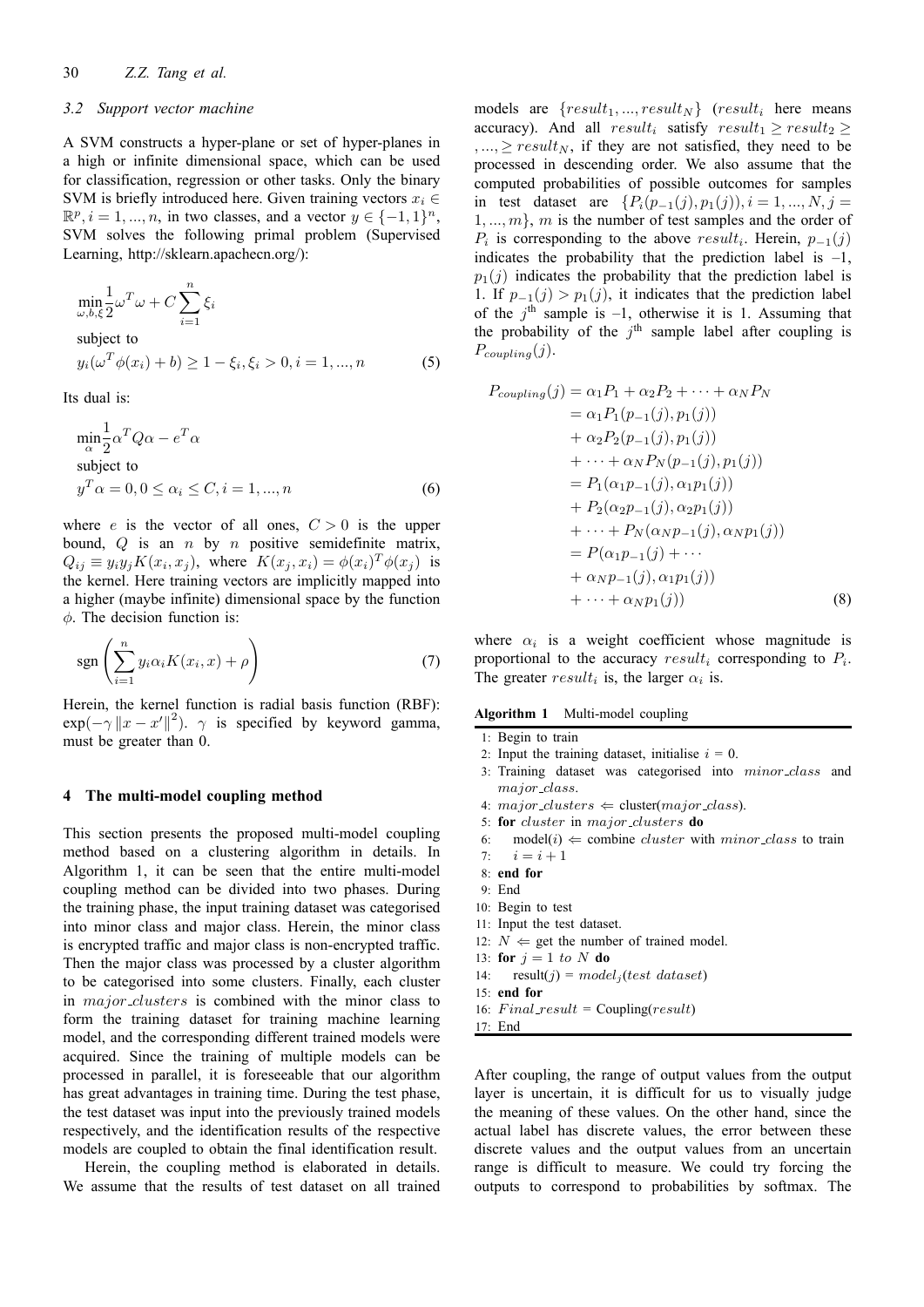output of softmax regression is subjected to a nonlinearity which ensures that the sum over all outcomes always adds up to 1 and that none of the terms is ever negative. The nonlinear transformation works as follows:

$$
\hat{P} = softmax(P) = softmax(P_{coupling}(j))
$$
\n
$$
\text{where } \hat{P}_i = \frac{exp(P_i)}{\sum_j exp(P_j)} \tag{9}
$$

|                | Index Abbreviation | Detailed description                       |
|----------------|--------------------|--------------------------------------------|
| $\mathbf{1}$   | proto              | The protocol (i.e., $TCP = 6, UDP = 17)$   |
| $\overline{2}$ | duration           | The duration of the flow                   |
| 3              | fb_psec            | Flow bytes per second                      |
| $\overline{4}$ | fp_pesc            | Flow packets per second                    |
| 5              | mean_flowiat       | The mean time of flow inter arriving       |
| 6              | std_flowiat        | The standard deviation from the mean       |
|                |                    | time of flow inter arriving                |
| 7              | max_flowiat        | The max time of flow inter arriving        |
| 8              | min_flowiat        | The min time of flow inter arriving        |
| 9              | min_fiat           | The min time between two forward packets   |
| 10             | mean_fiat          | The mean time between two forward          |
|                |                    | packets                                    |
| 11             | max_fiat           | The max time between two forward packets   |
| 12             | std_fiat           | The standard deviation from the mean time  |
|                |                    | between two forward packets                |
| 13             | min biat           | The mini time between two backward         |
|                |                    | packets                                    |
| 14             | mean_biat          | The mean time between two backward         |
|                |                    | packets                                    |
| 15             | max biat           | The max time between two backward          |
|                |                    | packets                                    |
| 16             | std_biat           | The standard deviation from the mean time  |
|                |                    | between two backward packets               |
| 17             | mean_active        | The mean time that a flow was active       |
|                |                    | before going idle                          |
| 18             | std active         | The standard deviation from the mean time  |
|                |                    | that the flow was active before going idle |
| 19             | max active         | The max time that the flow was active      |
|                |                    | before going idle                          |
| 20             | min active         | The min time that the flow was active      |
|                |                    | before going idle                          |
| 21             | mean_idle          | The mean time a flow was idle before       |
|                |                    | becoming active                            |
| 22             | std idle           | The standard deviation from the mean time  |
|                |                    | a flow was idle before becoming active     |
| 23             | max_idle           | The max time a flow was idle before        |
|                |                    | becoming active                            |

After being processed by softmax, the prediction label is judged as: if  $P_{−1}(j) > P_1(j)$ , it indicates that the prediction label of the  $j^{\text{th}}$  sample is  $-1$ , otherwise it is 1.

Figure 2 shows the detailed process of the multi-model coupling method based on a clustering algorithm. As seen from Figure 2, the input network flow features are firstly categorised into two parts: major class and minor class. Then the major class is processed by a clustering algorithm to some clusters, and the obtained clusters are combined with minor class to form a training set to obtain multiple models respectively. This process can be performed in parallel, that is, the part of the solid line frame in the figure. Therefore, it is foreseeable that our method will have an advantage in time consumption for training and classification. The test set is input to each model in the dashed frame, and the output of each model is processed by softmax and coupling to obtain the final output.





#### **5 Experiments and results**

To demonstrate the advantage of proposed multi-model coupling method based on a clustering algorithm. We compared it with three recent presented methods as stated in Vu et al. (2017), such as SMOTE-SVM, AC-GAN, and BalanceCascade, for handling imbalanced problem in network traffic classification. All the three methods use the idea of resampling to generate or reduce data from the training set samples.

#### *5.1 Description of dataset*

The datasets used in the experiments are two well-known network traffic datasets NIMS (Alshammari and Zincir-Heywood, 2010) and ISCXTor2017 [Tor-nonTor Dataset (ISCXTor2017), https://www.unb.ca/cic/datasets/tor.html]. The NIMS dataset has been introduced in Section 3. The ISCXTor2017 was generated by Canadian Institute for Cybersecurity (CIC). They created three users for the browser traffic collection and two users for the communication parts such as chat, mail, FTP, p2p, etc. In totally, the ISCXTor2017 dataset includes 14,508 TOR flows and 69,685 non-TOR flows and the ratio of TOR to non-TOR flows is about 0.208.

A flow is defined as all packets that have the same five-tuple, i.e., source IP, source port, destination IP, destination port and transport protocol. Each flow is described by 22 statistical flow features as stated in Alshammari and Zincir-Heywood (2010) for NIMS dataset. And each flow is described by 23 statistical flow features as shown in Table 2 for ISCXTor2017 dataset. Most of the statistical flow features used in ISCXTor2017 dataset are different from NIMS dataset. We randomly selected 50% data samples for training and the rest for testing.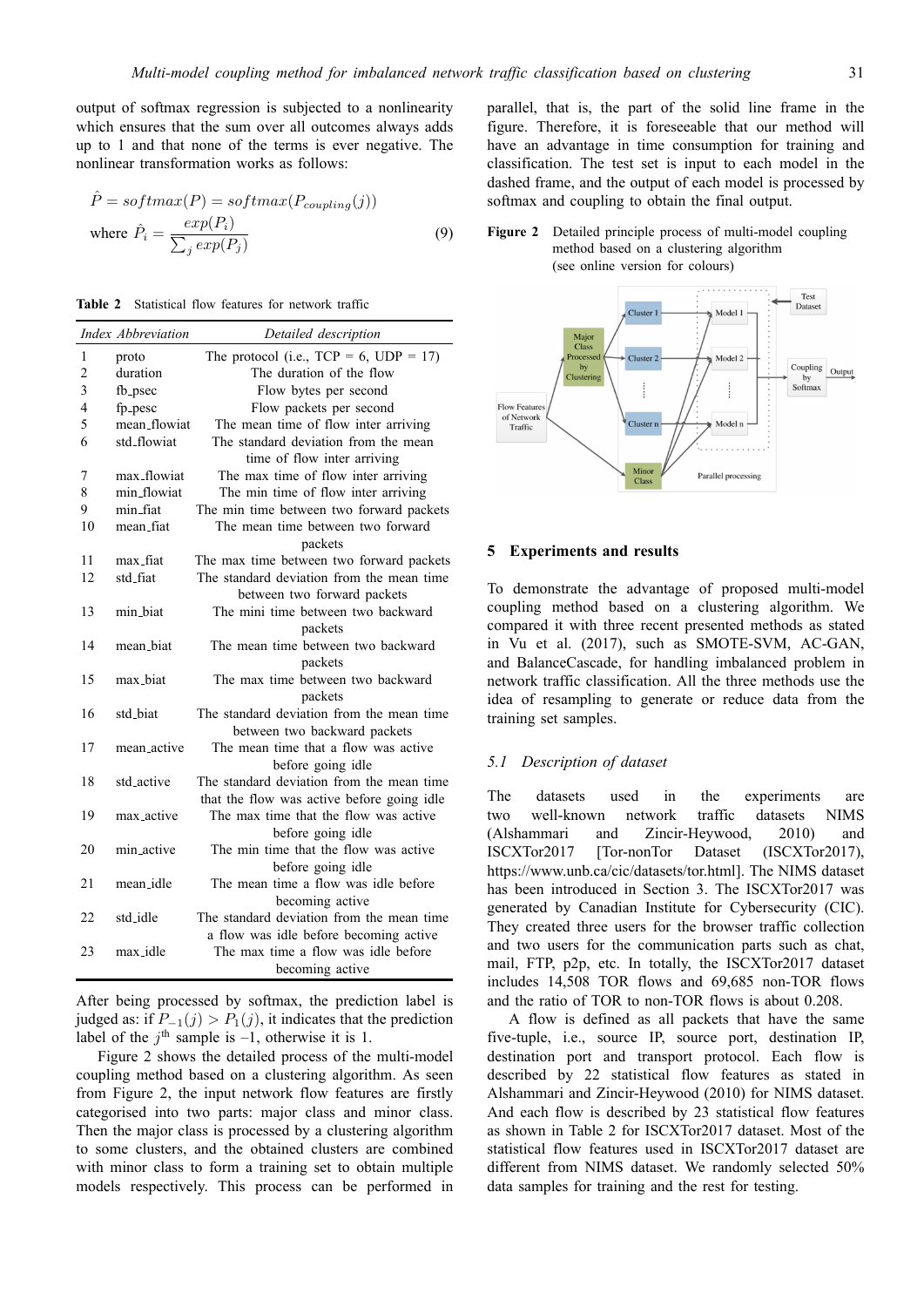| Clustering algorithm   | Parameter             |          | <b>SVM</b> |          |          | <b>GNB</b> |          |
|------------------------|-----------------------|----------|------------|----------|----------|------------|----------|
|                        | $(\alpha_1,\alpha_2)$ | AUC      | AC         | F1-score | AUC      | AC         | F1-score |
| Kmeans                 | (1, 0)                | 0.998157 | 0.994974   | 0.868321 | 0.987244 | 0.971246   | 0.587118 |
|                        | (1, 1)                | 0.998224 | 0.949642   | 0.449562 | 0.986617 | 0.675940   | 0.112624 |
|                        | (10, 1)               | 0.998224 | 0.994957   | 0.869603 | 0.986637 | 0.971243   | 0.587095 |
|                        | (100, 1)              | 0.998187 | 0.994951   | 0.869231 | 0.986698 | 0.971246   | 0.587118 |
| <b>MiniBatchKmeans</b> | (1, 0)                | 0.996618 | 0.994988   | 0.868639 | 0.985012 | 0.968660   | 0.566736 |
|                        | (1, 1)                | 0.998220 | 0.953864   | 0.471313 | 0.985005 | 0.928528   | 0.365265 |
|                        | (10, 1)               | 0.997777 | 0.994963   | 0.869842 | 0.985005 | 0.968660   | 0.566736 |
|                        | (100, 1)              | 0.996743 | 0.994960   | 0.869496 | 0.985005 | 0.968660   | 0.566736 |
| Birch                  | (1, 0)                | 0.996615 | 0.994988   | 0.868639 | 0.993506 | 0.974370   | 0.613389 |
|                        | (1, 1)                | 0.998221 | 0.956315   | 0.484937 | 0.993414 | 0.935107   | 0.387929 |
|                        | (10, 1)               | 0.997775 | 0.994963   | 0.869842 | 0.993419 | 0.974336   | 0.613078 |
|                        | (100, 1)              | 0.996740 | 0.994960   | 0.869496 | 0.993419 | 0.974367   | 0.613363 |

**Table 3** The classification performance after major class being processed by different clustering alogrithms for NIMS dataset

**Table 4** The classification performance after major class being processed by diffierent clustering algorithms for ISCXTor2017 dataset

| Clustering algorithm | Parameter             | <b>SVM</b> |          |          |          | <b>GNB</b> |          |  |
|----------------------|-----------------------|------------|----------|----------|----------|------------|----------|--|
|                      | $(\alpha_1,\alpha_2)$ | AUC        | AC       | F1-score | AUC      | AC         | F1-score |  |
| Kmeans               | (1, 0)                | 0.815764   | 0.728452 | 0.547792 | 0.814505 | 0.717666   | 0.538736 |  |
|                      | (1, 1)                | 0.919709   | 0.728286 | 0.547641 | 0.892974 | 0.174760   | 0.294586 |  |
|                      | (10, 1)               | 0.920727   | 0.728096 | 0.547467 | 0.901638 | 0.717666   | 0.538736 |  |
|                      | (100, 1)              | 0.921612   | 0.728096 | 0.547467 | 0.902895 | 0.717666   | 0.538736 |  |
| MiniBatchKmeans      | (1, 0)                | 0.816689   | 0.728452 | 0.547792 | 0.814506 | 0.717666   | 0.538736 |  |
|                      | (1, 1)                | 0.919898   | 0.728286 | 0.547641 | 0.892932 | 0.174736   | 0.294580 |  |
|                      | (10, 1)               | 0.920932   | 0.728048 | 0.547424 | 0.902198 | 0.717666   | 0.538736 |  |
|                      | (100, 1)              | 0.921499   | 0.728048 | 0.547424 | 0.902852 | 0.717666   | 0.538736 |  |
| <b>Birch</b>         | (1, 0)                | 0.830848   | 0.723748 | 0.544036 | 0.819805 | 0.719733   | 0.540454 |  |
|                      | (1, 1)                | 0.912994   | 0.723582 | 0.543886 | 0.900561 | 0.275872   | 0.321158 |  |
|                      | (10, 1)               | 0.915088   | 0.723724 | 0.544014 | 0.907940 | 0.719733   | 0.540454 |  |
|                      | (100, 1)              | 0.919906   | 0.723724 | 0.544014 | 0.907974 | 0.719732   | 0.540454 |  |

**Table 5** The classification performance for different methods in NIMS dataset

| Methods          | <i>SVM</i> |            |          |
|------------------|------------|------------|----------|
|                  | AUC        | AC         | F1-score |
| Non-handle       | 0.9982     | 0.9950     | 0.8683   |
| <b>SMOTE-SVM</b> | 0.9992     | 0.9869     | 0.7585   |
| BalanceCascade   | 0.9984     | 0.9944     | 0.8568   |
| $AC-GAN$         | 0.9944     | 0.9879     | 0.5816   |
| Multi-model      | 0.9966     | 0.9950     | 0.8698   |
| Methods          |            | <b>GNB</b> |          |
|                  | AUC        | AC         | F1-score |
| Non-handle       | 0.9851     | 0.9689     | 0.5684   |
| <b>SMOTE-SVM</b> | 0.9795     | 0.9639     | 0.5121   |
| BalanceCascade   | 0.9856     | 0.9699     | 0.5761   |
| AC-GAN           | 0.9747     | 0.9874     | 0.5827   |
| Multi-model      | 0.9935     | 0.9744     | 0.6134   |

## *5.2 Experiment setup and evaluation metrics*

The experimental platform is a Dell R720 server which is equipped with CentOS release 7.3 operate system. The CPU is a 16-core XeonE5620 2.40 GHz, and the memory is 16 GB. The classification algorithms used in all

experiments, such as GNB, SVM, DT, RF, and GBDT, are from Scikit-learn tool. For the convenience of comparison, all classification algorithms in the experiments use the default parameter settings. In this paper, three evaluation metrics are used: accuracy (AC), F1 value (F1), and area under curve (AUC) score.

$$
AC = \frac{TP + TN}{TP + TN + FN + PN}, F1 = \frac{2PR}{P + R} \tag{10}
$$

where *TP* is the number of instances correctly classified as *X*, *TN* is the number of instances correctly classified as Not-X, FP is the number of instances incorrectly classified as  $X$ , and  $FN$  is the number of instances incorrectly classified as Not-X (Wang et al., 2017). *P* indicates the precision and *R* indicates the recall. Accuracy is used to evaluate the overall performance of a classier. F1 value is used to evaluate performance of every class of traffic. F1 value indicates the classification performance of minor class in this paper. The AUC score is defined as the area under the ROC curve, which indicates whether the classifier is good or not.

## *5.3 Impact of different clustering algorithms*

In this section, we research the classification performance of major class processed by different clustering algorithms.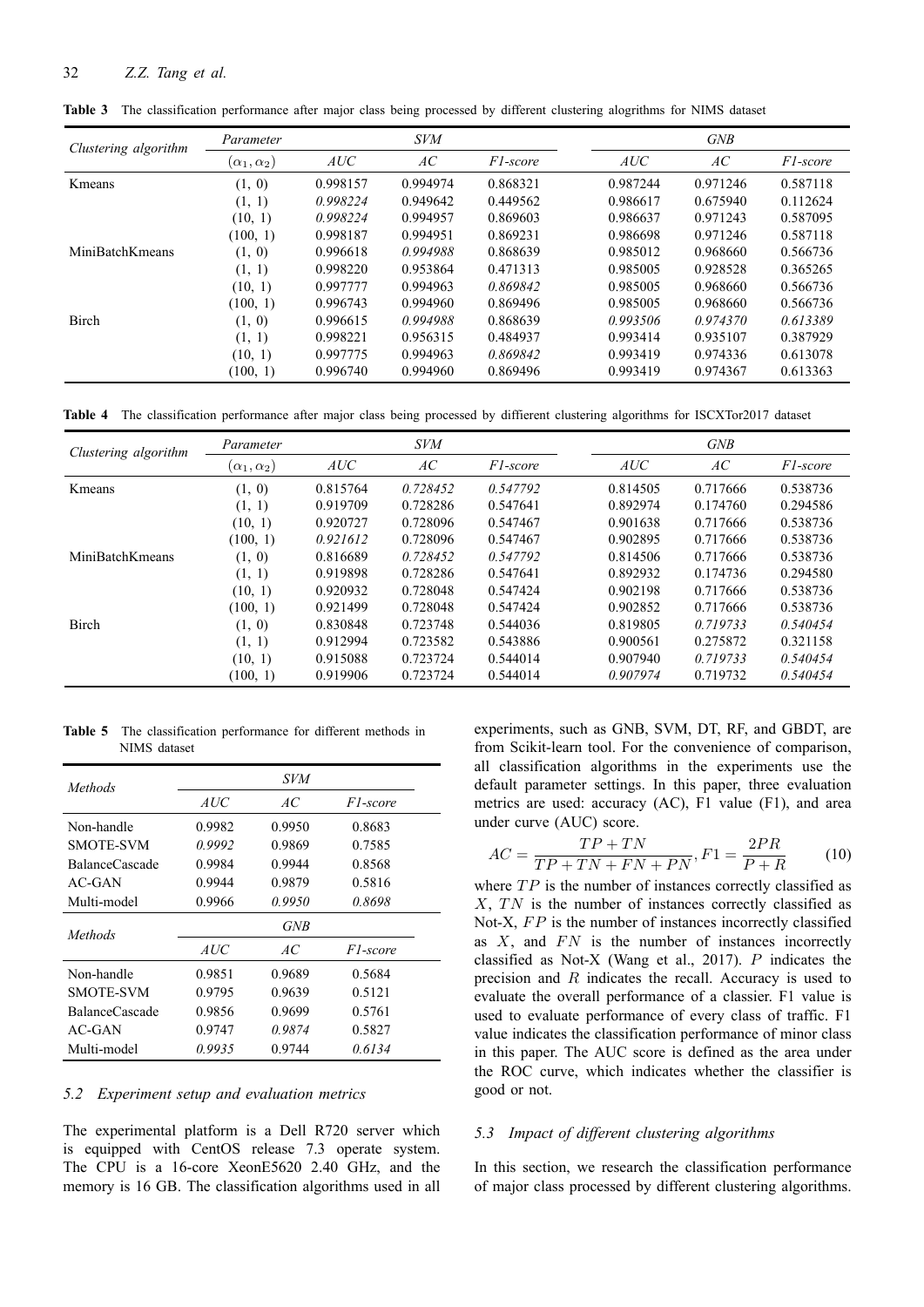We use the Kmeans, MiniBatchKmeans, and Birch clustering algorithms in Scikit-learn tool. In Scikit-learn tool, we use *calinski harabaz score* in metrics to evaluate the cluster number. However, the cluster number of major class evaluated is not unique, making the analysis more complicated. Therefore, we only analyse the simple case where the cluster number of major class is 2 for all the clustering algorithms. When major class is clustered into two small clusters, only two models' outputs need to be coupled. So the weight coefficient in equation (8) has only  $\alpha_1$  and  $\alpha_2$ .

**Table 6** The classification performance for different methods in ISCXTor2017 dataset

| Methods          | <i>SVM</i> |        |          |  |  |
|------------------|------------|--------|----------|--|--|
|                  | <i>AUC</i> | AC.    | F1-score |  |  |
| No-handling      | 0.9159     | 0.8631 | 0.409    |  |  |
| <b>SMOTE-SVM</b> | 0.9602     | 0.8183 | 0.6524   |  |  |
| BalanceCascade   | 0.9122     | 0.8490 | 0.4366   |  |  |
| AC-GAN           | 0.8141     | 0.8332 | 0.3929   |  |  |
| Multi-model      | 0.8170     | 0.7285 | 0.5480   |  |  |
| Methods          | <b>GNB</b> |        |          |  |  |
|                  | AUC        | AC.    | F1-score |  |  |
| No-handling      | 0.9122     | 0.8349 | 0.6654   |  |  |
| <b>SMOTE-SVM</b> | 0.9138     | 0.8332 | 0.6640   |  |  |
| BalanceCascade   | 0.9220     | 0.8481 | 0.6754   |  |  |
| $AC-GAN$         | 0.8377     | 0.7552 | 0.5483   |  |  |
| Multi-model      | 0.9080     | 0.7197 | 0.5405   |  |  |

**Table 7** The training time consumption (second) after imbalanced training dataset being processed by different methods

| Dataset                  | NIMS       |            | ISCXTor2017 |      |
|--------------------------|------------|------------|-------------|------|
| Classification algorithm | <i>SVM</i> | <b>GNB</b> | SVM         | GNB  |
| No-handling              | 2,610.14   | 0.68       | 296.08      | 0.08 |
| <b>SMOTE-SVM</b>         | 74,062.6   | 0.57       | 1,613.03    | 0.06 |
| BalanceCascade           | 563.69     | 0.33       | 467.6       | 0.05 |
| $AC-GAN$                 | 10,694.33  | 1.46       | 613.33      | 0.12 |
| Multi-model              | 179 19     | 0.41       | 123 14      | 0.06 |

**Table 8** The time consumption (second) of imbalanced data processed by different methods

| Dataset        | NIMS     | <i>ISCXTor2017</i> |  |
|----------------|----------|--------------------|--|
| SMOTE-SVM      | 307.95   | 55.57              |  |
| BalanceCascade | 221.63   | 162.03             |  |
| AC-GAN         | 5,204.26 | 5,318.26           |  |
| Multi-model    | 15.52    | 1 72               |  |

Tables 3 and 4 show the classification performance after major class being processed by different clustering algorithms for NIMS dataset and ISCXTor2017 dataset. As shown in Tables 3 and 4, to reach the best classification performance, the values of  $\alpha_1$  and  $\alpha_2$  are set to (1, 0), (1, 1), (10, 1), and (100, 1), and the values of  $\alpha_1$  and  $\alpha_2$ 

which can reach the best classification performance will be adopted. In NIMS dataset, when major class is processed by Birch clustering algorithm, the classification performance is best for GNB. For SVM, the MiniBatchKmeans and Birch clustering algorithm can both reach a better classification performance. In ISCXTor2017 dataset, the classification performance of SVM can reach better when using MiniBatchKmeans and Kmeans clustering algorithm, but it is Birch clustering algorithm for GNB. Figure 3 shows the time consumption of major class being processed by different clustering algorithms for NIMS dataset and ISCXTor2017 dataset. As shown in Figure 3, the Kmeans clustering algorithm consumes the most time, followed by the Birch clustering algorithm. The minimum time consumption is the MiniBatchKmeans clustering algorithm. Considering the classification performance and time consumption comprehensively, the MiniBatchKmeans and Birch clustering algorithms not only have better classification performance, but also consume less time.

## *5.4 Comparison*

In Subsection 5.3, we research the best classification performance of proposed multi-mode coupling method based on a clustering algorithm in the case of different parameters. In this section, the best classification performance of multi-mode coupling method will be compared with the classification results of representative imbalanced data processing algorithms, such as SMOTE-SVM, BalanceCascade, and AC-GAN. Tables 5 and 6 show the classification performance for different data processing methods in NIMS dataset and ISCXTor2017 dataset respectively.



**Figure 3** The time consumption of major class being processed by different clustering algorithms

As shown in Table 5, in the case where the ratio of minor to major classes is very small, the SMOTE-SVM method does not improve the poor classification performance of minor class for SVM and GNB. The recently proposed AC-GAN method which generates minor class data and BalanceCascade method both only improve the classification performance of GNB. Moreover, from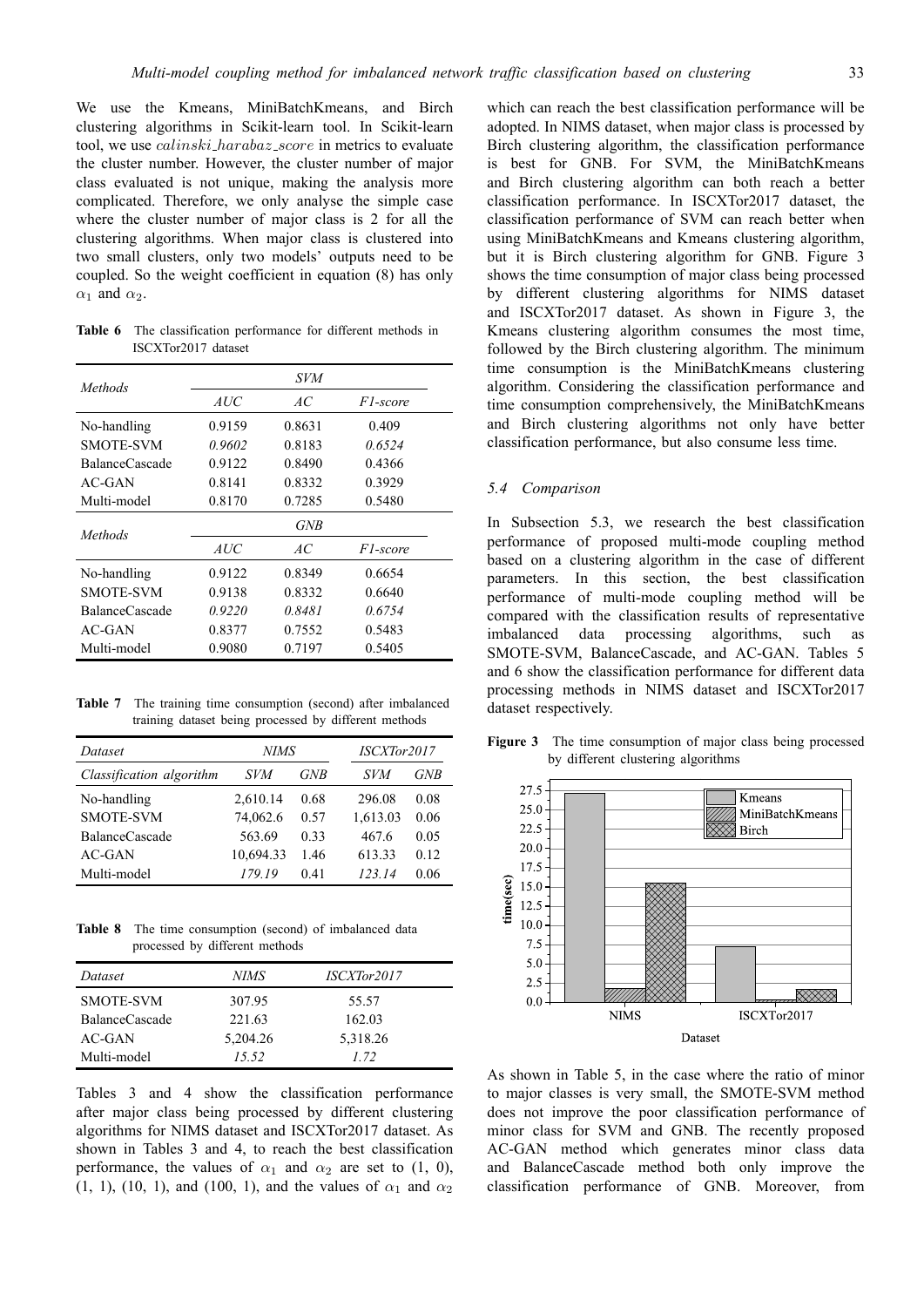Tables 7 and 8, AC-GAN not only takes the most time for data pre-processing, but also consumes lots of time when training the model, and the AC-GAN model is more difficult to train. But, compared with the classification performance of No-handling, our proposed multi-model method significantly improves the classification performance of SVM and GNB as shown in Table 5. Moreover, the proposed multi-model coupling method outperforms the state-of-the-art imbalanced process techniques, such as SOMTE-SVM, BalanceCascade, and AC-GAN. Most importantly, the time of data pre-processing and model training for the proposed multi-model method are minimal except for the training time of GNB as shown in Table 7 and 8.

As shown in Table 6, in the case that the ratio of minor to major classes is not very small, the BalanceCascade method does improve the classification performance for GNB and increase the F1-score by 1%, the accuracy by 1.32%, and the AUC by 0.98%. But SMOTE-SVM, AC-GAN, and multi-model coupling methods take no effect. For the SVM, SMOTE-SVM, BalanceCascade, and multi-model coupling methods increase the F1-score, but the accuracies and AUCs decrease. The SMOTE-SVM method can increase the F1-score by 24.34% and the AUC by 4.43% for SVM, but the accuracy decreases. Although the algorithm we proposed is not outstanding, it is equivalent to the overall performance of other algorithms for the ISCXTor2017 dataset. However, our proposed method still has minimal time consumption except for the training time of GNB as shown in Tables 7 and 8.

As shown in Table 7, in the proposed multi-model training stage, since the major class is divided into small clusters by clustering algorithms, the amount of training dataset for each model is reduced, and the time consumption is reduced. More importantly, each model can be trained in parallel, and then the time consumption of entire training process is smaller. But in Table 7, the training process of GNB algorithm is not very time-consuming, mainly because the calculation process of Bayesian is simple and has a small amount of computation. The amount of training dataset has no significant impact on the time consumption of training process.

As shown in Table 8, the data pre-processing of our proposed multi-model coupling method is minimal. Since the clustering algorithm is used for data pre-processing, and the clustering algorithm can be operated in parallel, therefore, the time consumption in the data pre-processing stage is minimal.

## *5.5 Analysis and discussion*

From the above experiments, the proposed multi-model coupling method based on a clustering algorithm performs better than the common resampling methods, such as SMOTE-SVM, BalanceCascade, and the recently proposed AC-GAN method, in the case that the ratio of minor to major classes is very small. In the case of a serious imbalance between minor and major classes, the resampling

methods will seriously affect the original data information, which may cause the classification performance to become worse. In the case where the imbalance between minor and major classes is not serious, the resampling methods may have little impact on the data, and thus can improve the classification performance. The proposed multi-model coupling method based on a clustering algorithm has the characteristic that it neither generates data for minor class nor reduces data for major class. However, the proposed method does not performance well on the ISCXTor2017 dataset. Of course, other algorithms also do the same. Herein, we think that the clustering algorithms used in experiments are not very suitable for ISCXTor2017 dataset. From the description of the ISCXTor2017 dataset, it is also known that the extracted flow statistical features used to classification are different from NIMS dataset. It may be that the extracted flow statistical features used in the ISCXTor2017 dataset are not suitable or a clustering algorithm that is more suitable for it needs to research.

## **6 Conclusions and future work**

Imbalanced data classification is an active and hot research area in data classification issue, which governs classification performance. Motivated by improving the classification performance of imbalanced network traffic classification, we propose a novel multi-model coupling method based on a clustering algorithm. Our goal is to process the training dataset so that we neither generate data for minor class nor reduce data for major class. The key characteristic of proposed multi-model coupling method is to use a clustering algorithm to process the major class and obtain some clusters for major class. We combine each cluster with minor class to train and obtain different models respectively. Finally, we couple the test dataset classification results on each model. Experiments on SVM and GNB to evaluate the performance of proposed multi-model coupling method verify that it has great advantages in term of time consumption. Simultaneously, it can improve the poor classification performance of minor class for a dataset with a very small imbalance ratio of minor to major classes.

In the future, we will optimise the clustering algorithm to further improve classification performance, and moreover, we will study the solution to the imbalance problem in multi-class classification (Buda et al., 2017). Finally, we will implement experiments in real-time systems, such as real-time data collection and analysis system (Dang et al., 2017).

## **Acknowledgements**

This work was supported by The Next-Generation Broad-band Wireless Mobile Communications Network National Science and Technology of Major Projects (No. 2017ZX03001019). The authors also gratefully